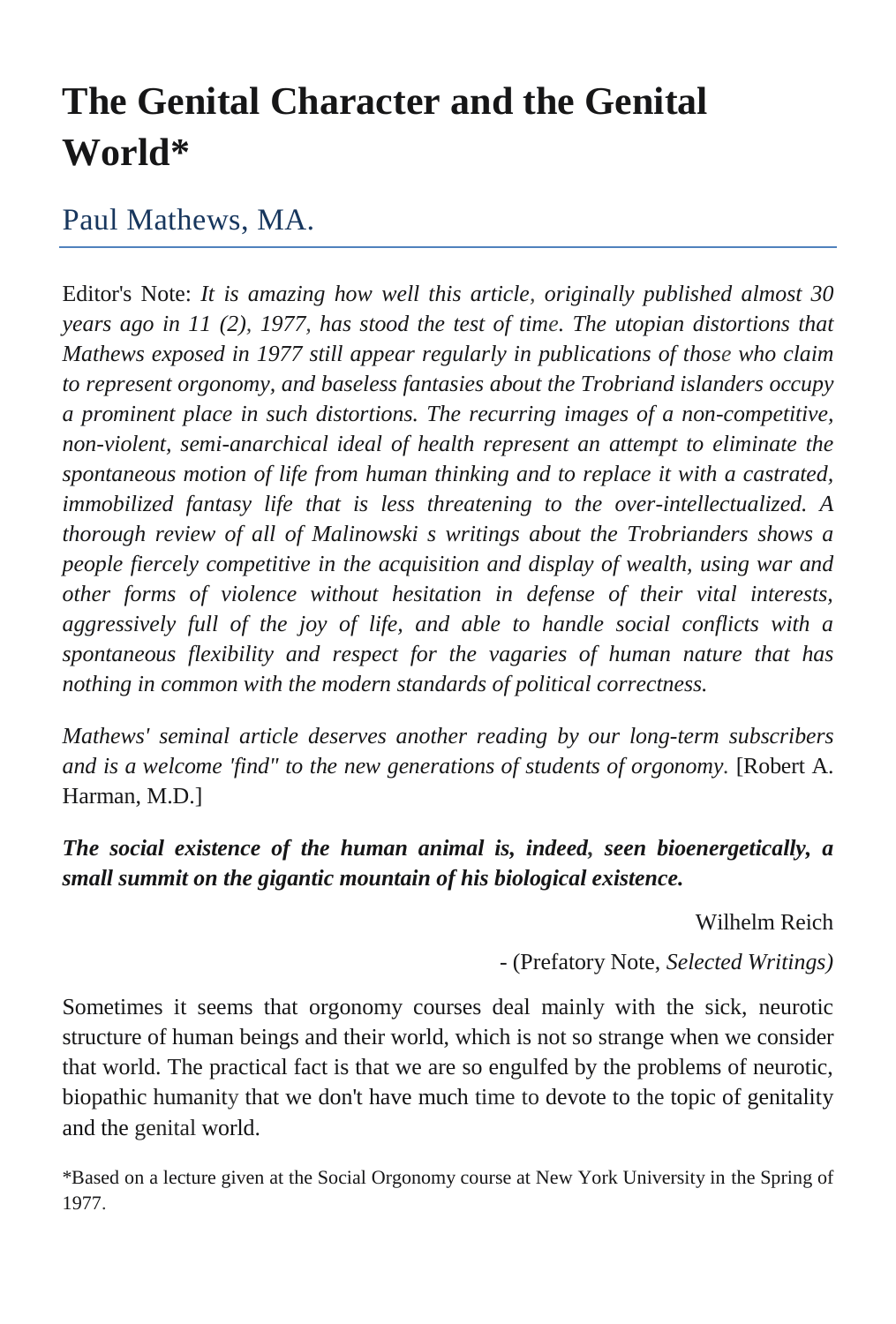How many of us have actually known ideal genital characters or experienced the modalities of a genuinely genital world? Perhaps in our dreams-dreams of paradise, beauty, and love-perhaps in some magical world of literature, art, and music. Reich stated that it is in the arts that man has most preserved the essence of his genitality (1946); and certainly for those capable of love, it is found in the arms of their loved ones.

From the earliest days, people have dreamed about ideal worlds and described them: Plato's *Republic*, Plutarch's Sparta, the "lost Atlantis" of Greek, Norse, Celtic and Arabic legends, Sir Thomas More's *Utopia,* the ideal worlds of Hobbes and Rousseau, Bacon's *New Atlantis,* Butler's *Erewhon,* Hilton's "Shangrila," and, of course, the heavenly fulfillment of Judaic, Christian, Islamic and other theologies of both civilized and primitive cultures. Some contemporary science fiction is also an expression of an ideal universe beyond our limited earthly existence. All of these visions have excited the imagination and longings of human beings for millennia.

Why has mankind so consistently expressed these longings and visions? Is it the memory of a once-experienced existence during the sunny innocence of infancy and childhood? Is it a form of cosmic contact that yearns for the ideal beauty of the universe? We can only speculate.

Unfortunately, most utopians have been enamored in mystical-mechanistic concepts of happiness and fulfillment that were at once compensatory and detrimental. Like all neurotic mechanisms, they tended either to dull the senses or heighten euphoria and illusions. This, in turn, distorted perception and thought, which were expressed in irrational social concepts. For Plato, utopia was the intellect-the realm of the "philosopher king"; to More, it was the communal society, with criminals and adulterers as slaves and patriarchal elders as the guiding spirits; Shangrila is a dreamy, passive world of pacifistic and ascetic ideals; in the more recent worlds of sci-fi utopias, we find ourselves in the realm of emotionless, sterile, and/ or sadomasochistic existence, m computerized, robotized horror-worlds such as are expressed in the literature and cinema of "Clockwork Orange," "2001 ," "Logan's Run," and "Star Wars."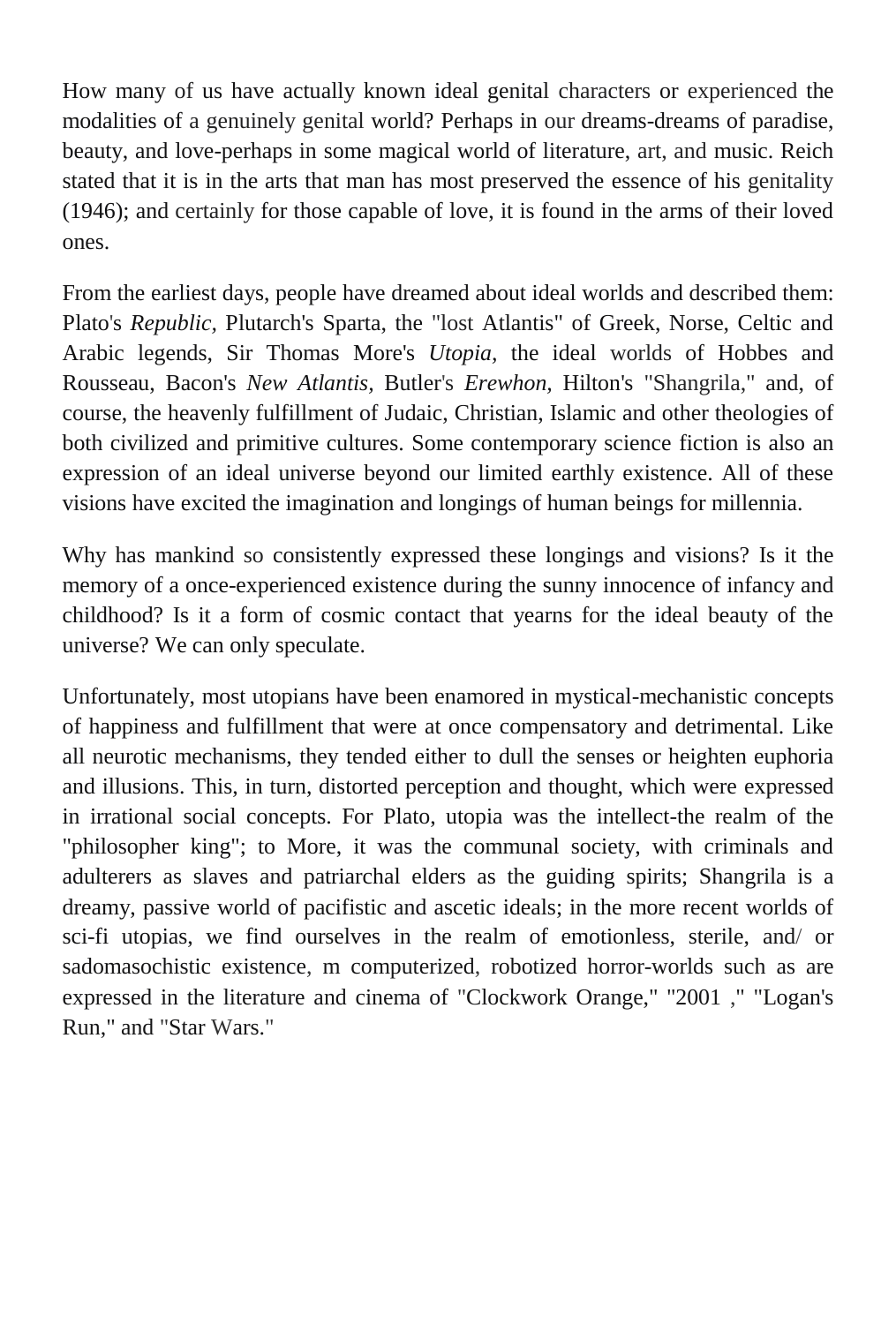The relationship between utopias and political characterology was well expounded recently by Erik von Kuehnelt-Leddihn (1977). He states:

There can be little doubt that utopias serve very often as secular substitutes for the religious concept of an other-worldly paradise or even for Paradise lost here on earth ... The efforts to establish utopias have, without a shred of doubt, created untold harm; oceans of blood have been the consequence. ... needless to say that the driving motor in the transformation of most utopian visions into reality is an ideology.

Here Kuehnelt-Leddihn has in mind the utopian political ideologies of Naziism and Communism.

It is clear to the functional thinker that what has eluded the progenitors of all of these systems is what Freud and Reich called genital primacy. None of the utopian movements has understood the biological core of the problem of creating a better world. All of these systems, stemming from neurotic character structures, have been· sex-negative. Reich points out in Character Analysis (1949a, pages 164-73) the sexually guilty and negative structure of the neurotic. The concept of a healthier, better world being an extension of orgastically potent human beings has been and is foreign to the utopians. Even today, with some intellectual grasp of Reich's functional concepts, humanity is hardly structurally ready to live those principles.

Nevertheless, it is interesting to speculate about the nature of a genital world. We know that there have been indications of such genital living in certain primitive societies, those of the Trobrianders as shown in Malinowski's studies (1929) and in Reich's interpretive study of Malinowski's findings (1971), perhaps the Australian Aborigines according to Roheim's studies (1950), and the Bushmen of the Kalahari. These are gentle, loving, and friendly people --- hunters and gatherers. The Trobrianders were a matrilineal society in which genital sexuality was affirmed from the earliest age. They give us some clues as to the possible nature of a more civilized, genital world.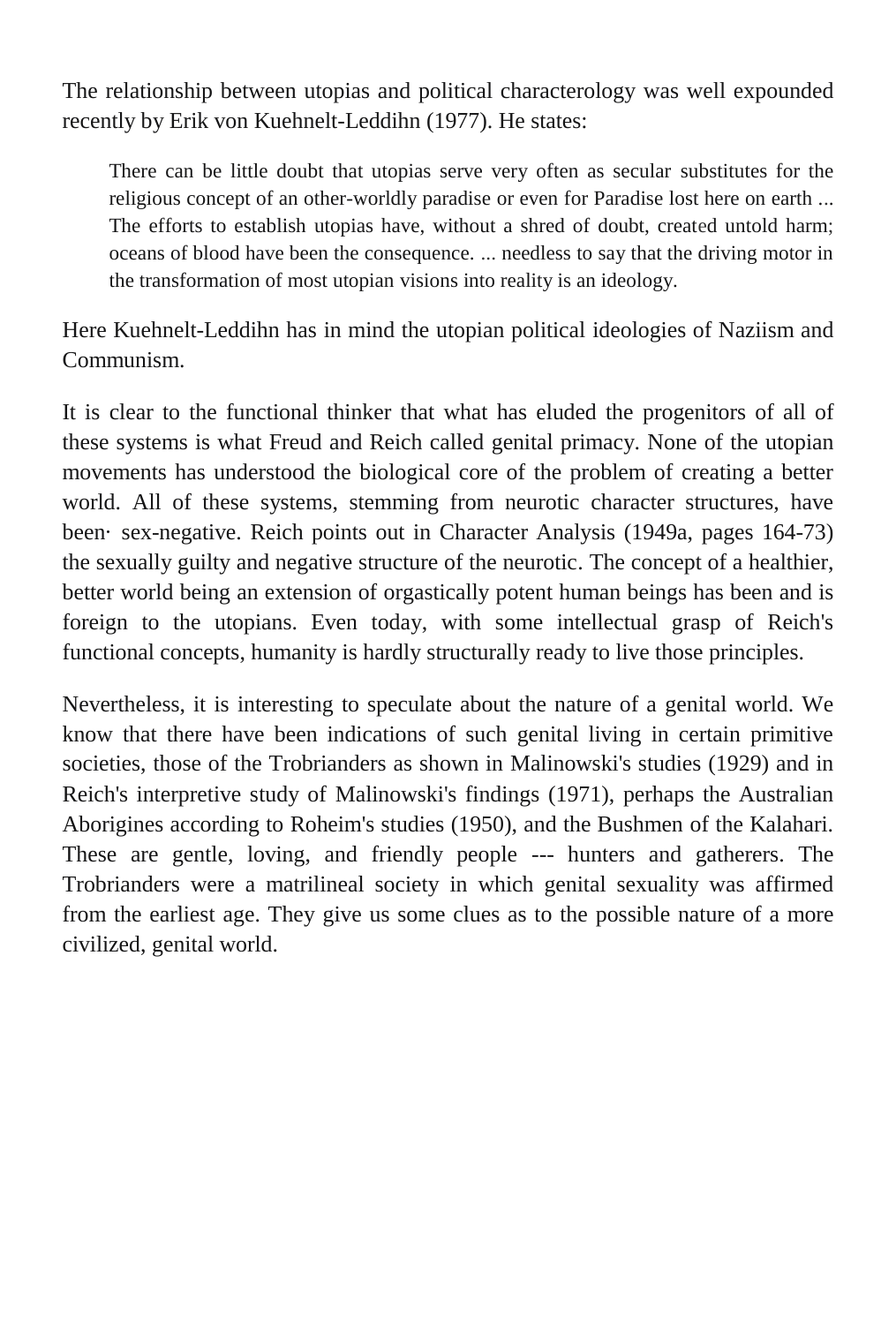Because of Reich's work, and that of his orgonomic colleagues, we can at least make some educated speculations about a genital world. To that end, it would be worthwhile to review what we have learned about the nature of genitality.

From Freud (1962) and Reich (1949a), we have learned that man passes through several stages in his sexual development-oral, anal, phallic, and genital (age 4). Reich looked upon the anal stage as an artifact of our toilet-training society. We know that a fixation at any of those stages, due either to repression or unsatisfaction, results in a neurosis characteristic of that fixation, i.e., oral-dependent or depressed; anal-compulsive or masochistic; phallic-narcissistic, genital-hysteric, etc. Baker has postulated that the eyes are an erogenous zone that can, with fixation, produce an ocular character (schizophrenic).

The genital character cannot regress to earlier levels of development to handle his conflicts and tensions, and must face them at his own level, either by rational confrontation (as in the healthy genital type) , by aggression (phallic), or by flight and con tactlessness (hysteric) (Baker 1967). The healthy genital character accepts his genitality. This implies a certain set of conditions. We know from Reich's work that only through orgastic discharge can one maintain the orderly energy economy that is a prerequisite for health. The true genital character is capable of this economy because he has survived with a minimum of armor, the flexible armor necessary for protection in an armored world. He has no Oedipus conflict, for he has transferred his genital desires to a heterosexual love object who is a real love object and not a substitute for the incest object. Whatever pregenital desires he has are either in the service of his genital sexuality-as foreplay, which excites movement of energy towards the pelvis-or in some sort of work sublimation.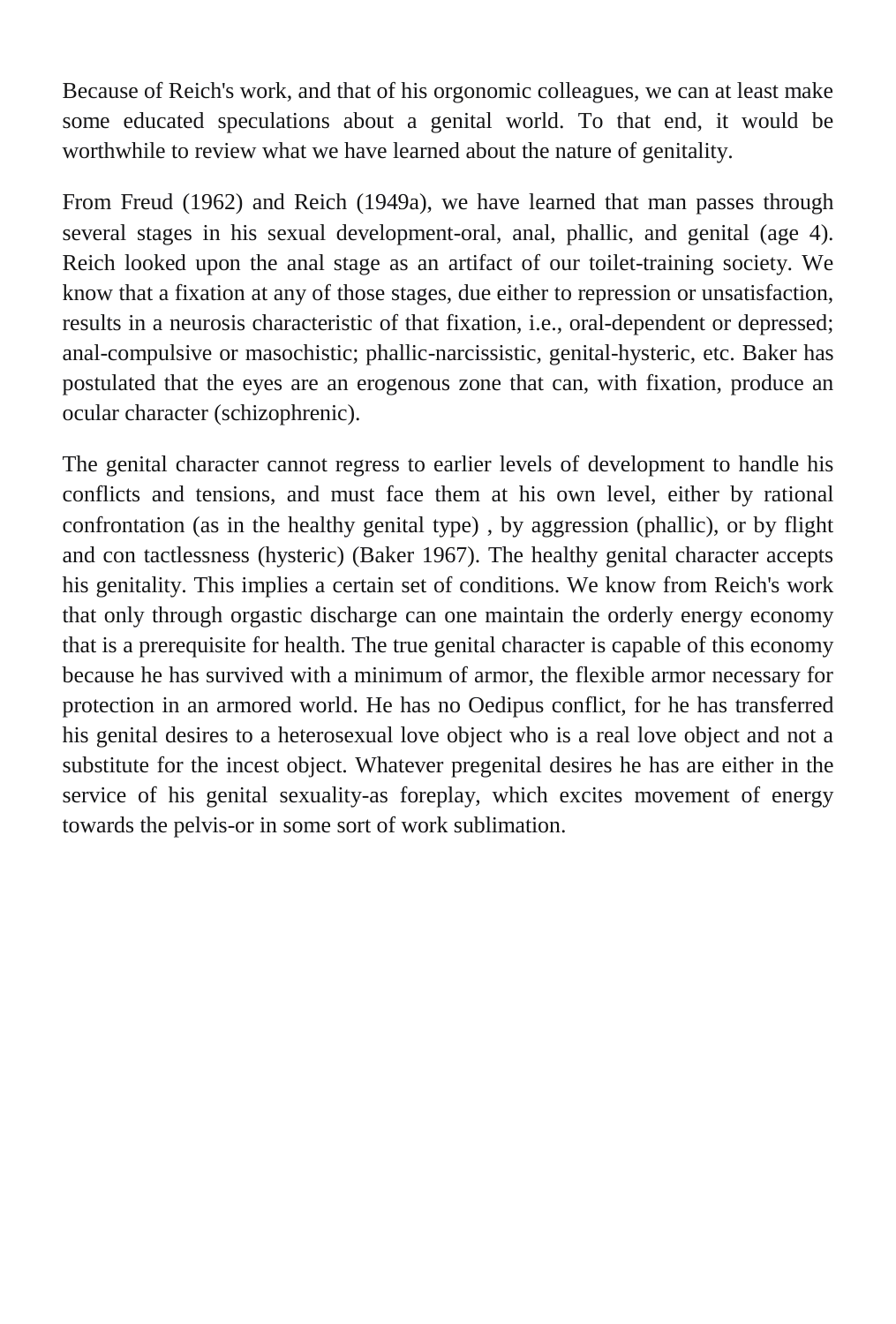Because he has no guilt-laden oedipal problem, he can enjoy sexuality for its own sake and is, thus, sex-affirmative, whereas any neurotic must be sex-negative to some degree. The conflict between the neurotic's oedipal guilt from within, as well as the oedipal-fixated social pressures from outside, and his basic biological needs drains him of both energy and will. Thus, the neurotic prefers to avoid the sexual question, looks at it philosophically, or fights it destructively (emotional plague reaction) if he is highly charged and strongly blocked in the pelvis. Whereas the neurotic must try to prove his potency or resign, the genital character feels it naturally and accepts it as being as much a part of his existence as breathing.

Reich states about the neurotic (1949a, page 167):

Since there is always a more or less conscious feeling of impotence, social achievement becomes primarily a compensating proof of potency. This, however, does not decrease the feelings of inferiority. The compensating proofs of potency in social achievement cannot in any way replace the genital potency feeling.

From this quotation, we can see the etiology of the so-called driven character who seeks achievement and power because~ these things represent substitutes for his orgastic potency. More than this, the very act of social striving stirs up more energy, increases the pressure and feelings of inadequacy, and produces, in cyclical fashion, even more neurotically activated strivings.

The genital character's social achievement, on the other hand, is based upon his pleasurable and even joyous feelings about his work and on his identification with what is best and most satisfying in people and society. He has the three basic forms of contact: with his core or self (independence), with his environment (responsibility), and with the cosmos (belonging) (Baker). Because he is unblocked, he can experience all of his emotions appropriately and strongly, as well as express them with either his natural aggression or capacity for natural surrender, i.e., he is neither destructively aggressive nor neurotically submissive. He has a healthy body that is flexible and tonic but not hard, good skin turgor, and sparkling, contactful eyes. (See Reich (1949), Baker (1967) and Raknes (1971).)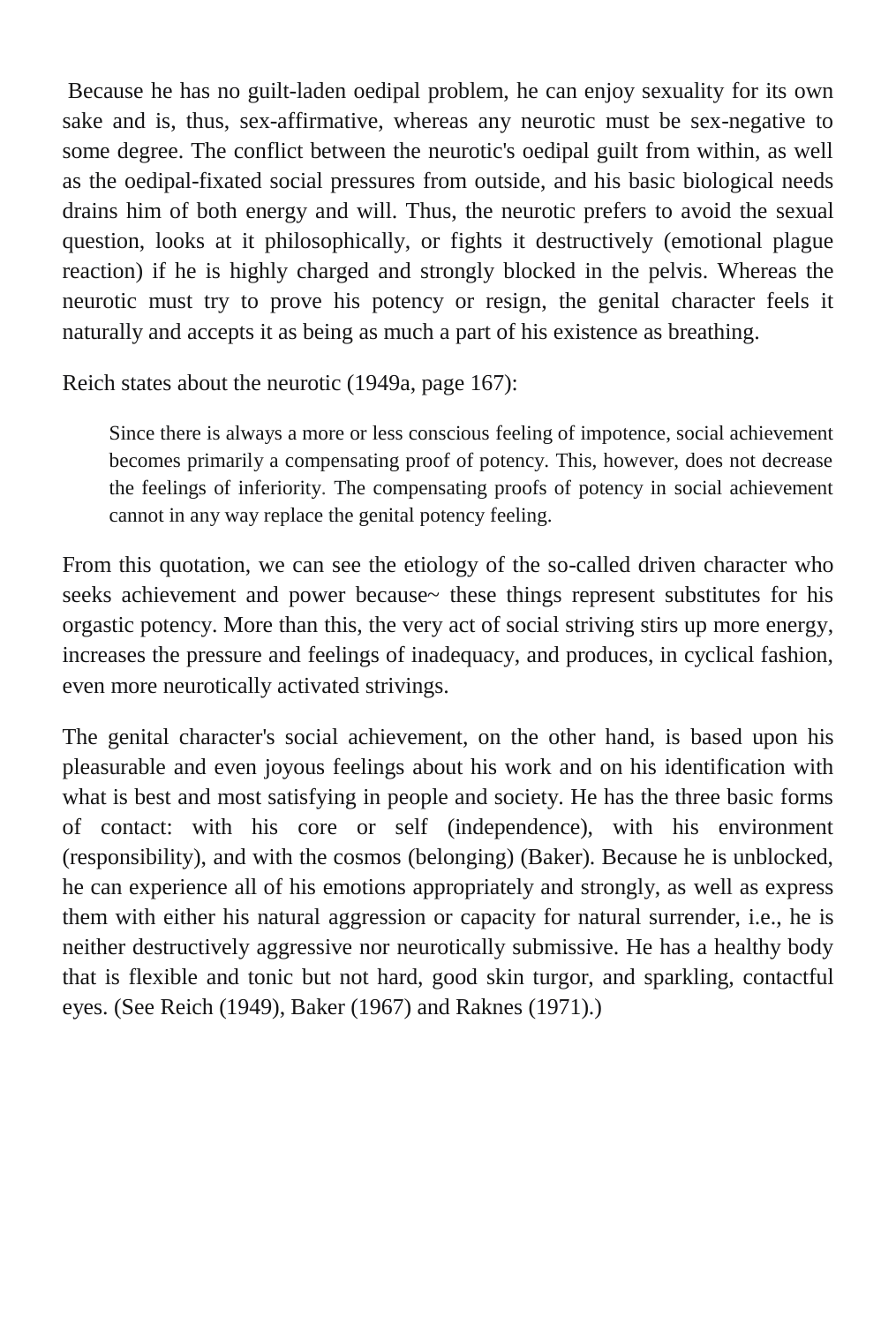Whereas the neurotic's behavior is motivated by avoidance of anxiety and by guilt, the genital character is motivated by that which gives him pleasure and satisfaction. He is not bogged down in irrational hate and vengeance, nor in resignation, as a consequence of an unresolved oedipal problem. Thus, people are perceived for what they really are and not as symbols of frustrating and repressed objects in the stygian darkness of the secondary layer. Therefore, the genital character will behave rationally towards people, responding with respect and kindness where it is given, and anger and rage where it is deserved and appropriate, even killing if necessary. His relationship with a mate will be determined by love and pleasure, not by guilt and compulsion. His monogamous behavior will be determined by healthy criteria, and he may be polygamous where it is necessary or rational (Reich 1945). The neurotic, on the other hand, will remain in a sticky, compulsive relationship or will flit, promiscuously and con tactlessly, from one partner to another, or will engage in sadomasochistic forms of polygamous. sex, e.g., polymorphous-perverse group sex. The latter he frequently rationalizes as therapeutic or expressive of free and alternate modes of sexuality. The genital character, as Dr. Elsworth F. Baker has stated (page 103), "is indifferent to perversions and repelled by pornography."

The intelligence of the genital character is in harmony with his genital primacy (orgastic potency) and serves as a true expression of his pulsation from core to cosmos. That is, whereas the neurotic suffers from disturbed pulsation, either in the direction of contraction against expansion or expansion against contraction, depending on the characterology and circumstances, the genital character simply pulsates. (See Figures 1 and 2)

Unlike the neurotic, the genital character does not use his intelligence as a defense against threatening truthful knowledge or as a destructive weapon on the social scene. The emotional plague character is the classic example of the latter (Reich 1953). His rationalizations represent a disguise that is an expression of something deeper that must be defended at all costs.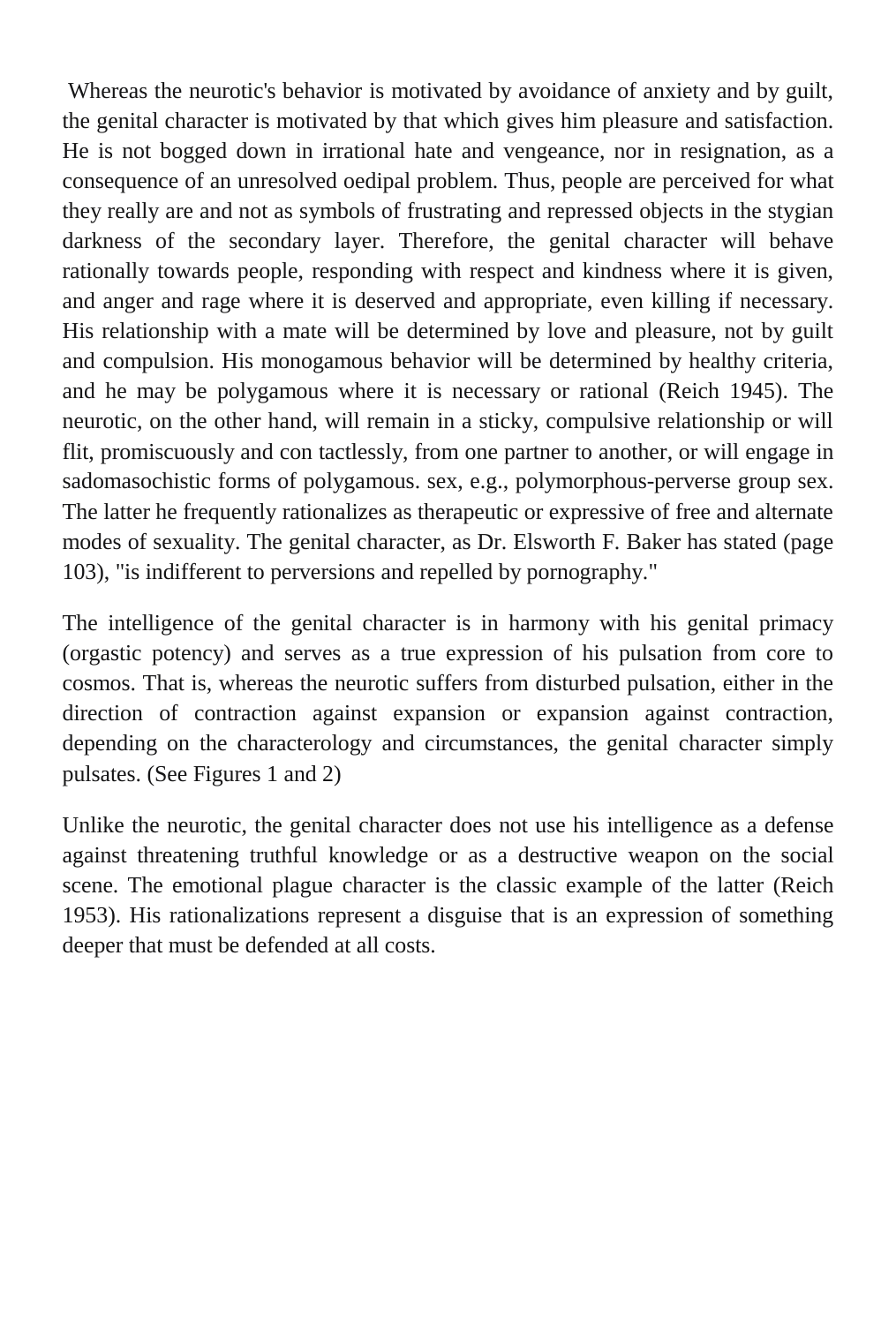The genital character not only tolerates feeling but enjoys and encourages the natural expression of aliveness in any form. I stress "natural" because his orgonotic senses tell him immediately when something is false aliveness, substitute contact (Reich 1949a, Baker), or insidious misuse of natural biological strivings. He knows the difference between perversion, pornography, and natural sexuality, between folk singers and folk agitators, freedom lovers and freedom peddlers, truth lovers and truth peddlers; he knows the difference between good, fair, bad, and worse-between the imperfections .of American ideals and government and the horror of a Red Fascist or Black Fascist society (Reich 1953). The neurotic freedom peddler has no feeling for these things, and the Red Fascist Modju knows that such a society must be destroyed if he is to survive.

Given some of these technical and social premises about the healthy genital character and his differentiation from non-healthy genital types and· pregenital types, what can we surmise about a genital world? First, let us distinguish the ideal, nonexistent genital character from the real one. Reich states (1949a, page 165), "The real {genital] characters are mixed types and whether libido economy is possible or not depends on the degree of admixture." That is, there is a distinction between an ideal genital type and one who functions essentially as a genital character. Dr. Elsworth Baker feels that Reich was such a functional genital character (Reich 1949b). For example, a functional genital character may work, compete, and fight for something he wants very strongly, whether for a mate or for some specific material possession, or status and position. His desire for these ends is not motivated by neurotic needs (substitute potency), but by the genuine pleasure of achievement. His entire mode of achievement, however, will have a qualitatively more decent, honest, and realistic cast. Being a "mixed type," he may even yield, occasionally, to a neurotic or emotional plague manifestation, but will be able in most instances to recognize it, handle it, and recover from it.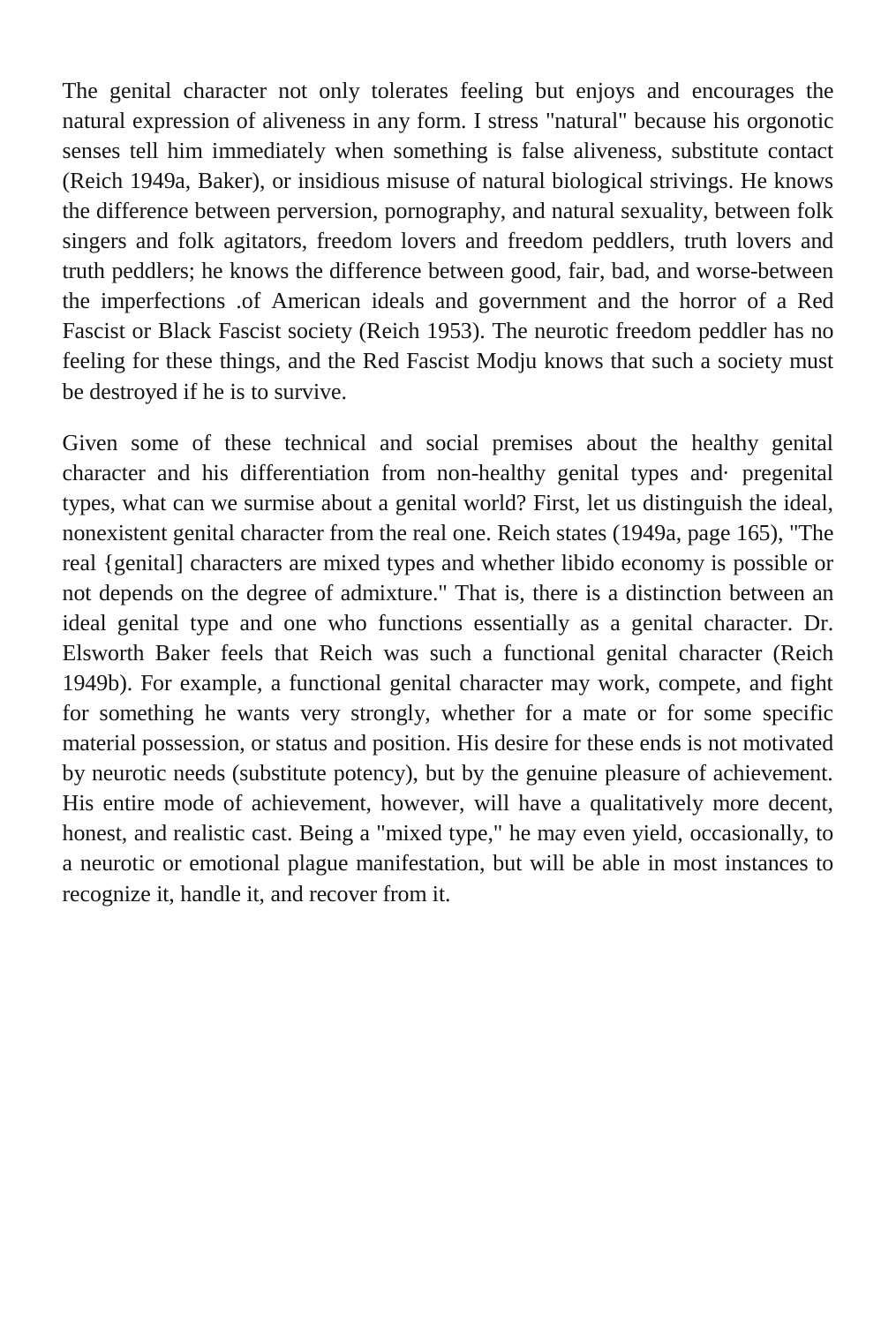Now, what would a society based upon such a character structure be like? Would there be competition for things and position? Probably. Would there be conflicts and disagreements? Of course. Even wars? Yes.1 Machines and industry? Why not? Criminals and punishment? Yes. Sexual perversion? Some (the Trobrianders had some). Schools? Most likely. Mental institutions? Of a kind. Then, what would differentiate a genital world from the present neurotic one? I believe, essentially, this: that in a genital world, action and reason would be largely congruent; that schools would mainly serve the basic biological (and thus intellectual) needs of children; that mental hospitals would attempt to reestablish orgonotic contact in a functional way; that conflicts and disagreements would be based upon present realities and not past infantile fixations; that criminals would be those who violate decency and biological health, as well as those directly expressing secondary drives in an overtly destructive and harmful manner; that industrialization would rationally serve the needs of people for a happier and healthier existence; that competition would be based upon the pleasure and satisfaction of achievement in any area, rather than power, exploitation, and suppression.

As for wars, granted that a more genital-type world would minimize conflicts and handle them more rationally; nevertheless, with a broad world of differing groups and organizations, as well as large populations, occasions for actual armed conflicts could arise. Perhaps, at least, such conflicts in a genital-type world would be fought with a greater appreciation of the potential for global extinction of life and the capacity to preclude it.

Elsworth F. Baker emphasizes that an ideal world can be only conceptual, that only a functional genital world is possible, if even that it would not be possible to have a world completely devoid of wars, conflicts, and irrationality.

<sup>&</sup>lt;sup>1</sup> Some of my colleagues have objected to this concept, so I would add that ideally there would be no need for wars between genital characters. But, in the nature of things, whether internally or externally induced (in the latter case by DOR, etc.), segments of a society might develop acute emotional plague reactions that would require forceful suppression. See, also, Dr. Baker's ideas included in this article.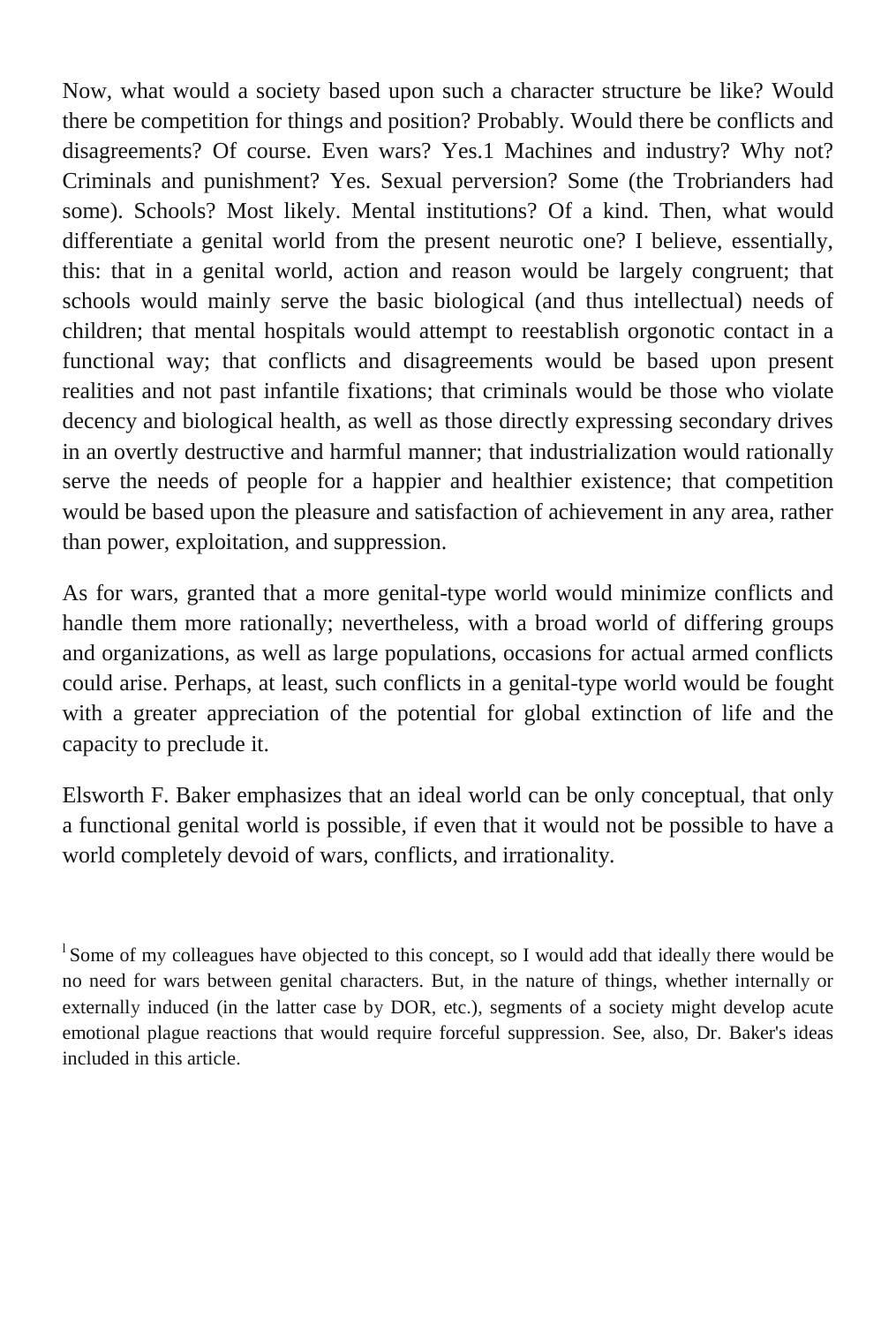Should this conclusion discourage us? Not if we are interested in working towards a considerably better world than we have, rather than a mystical, utopian paradise; and not if we can understand the proper directions to take to move towards that better world, like population control, more healthful child-rearing practices, and self regulatory life styles. Mystical aspirations tend to paralyze the will as soon as disappointment sets in, whereas reality gives us perspective, patience, and strength.

Let it be emphasized also that these observations in no way invalidate the orgonomic criterion of health, which is genital primacy. Regardless of the many self-styled neo-Reichians, who tend to distort Reich's basic concepts and thus mislead the public, genitality remains the crucial factor in Reich's teachings. To deny the primacy of genitality is to deny the existence of all living functions of which the orgasm formula is the basic model. Reich asserted (1949b), "I have in reality made only one single discovery: the function of the orgastic plasma contraction. It represents the coastal stretch from which everything else has developed."

Reich had ideas about a society structured on his concept of work democracy and peopled by functional genital characters, his "children of the future" grown up (1946). He also envisioned a world without leaders as we now know them, i.e., a world guided by a "new leader" who would not lead in an authoritarian fashion, but guide and help people to lead themselves; who would burden them with greater responsibility for themselves, not less (1953, pages 203-23) ; a world where decisions and planning would be done by those who were best qualified by the "vitally necessary work" of all kinds that they did, and not by neurotic, poweroriented politicians. This world of Reich's would be one where love and natural sexuality were not merely tolerated, but fully accepted as necessary prerequisites.

This was Reich's great vision of a genitality oriented utopia, a concept certainly more sound, realistic, and scientific than any other utopian society proffered by man. Even so, Reich realized the speculative nature of his dream. Yet, it is something to strive for, if we do so without illusions. At least we have, for the first time, a firm, lawful energetic foundation, identical in man and cosmos, to guide us through the labyrinthine fabric of our armored past and present.